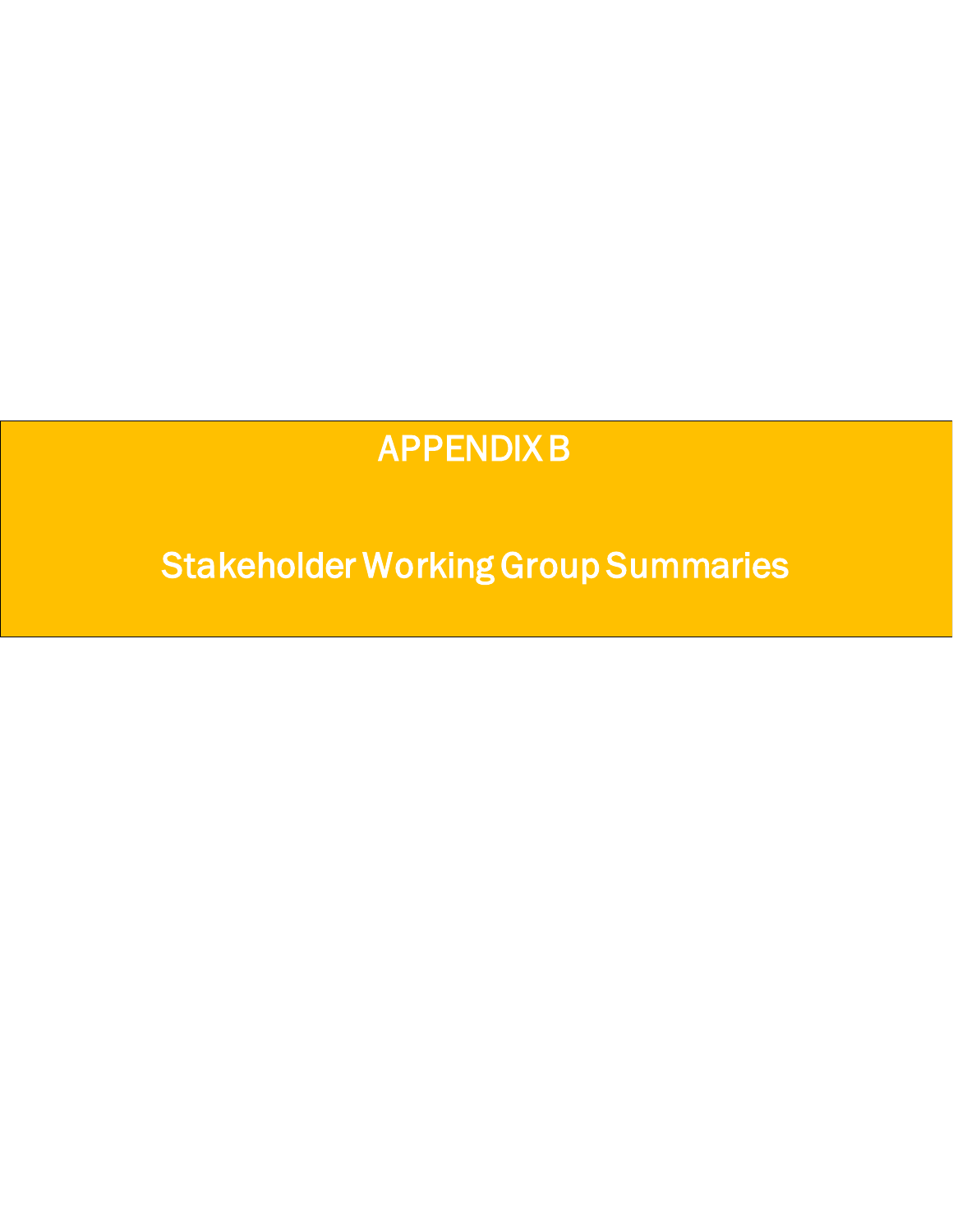

**EAST YALE CORRIDOR STUDY**<br>Stakeholder Working Group (SWG) Meeting #1 Summary

### SWG Members Present:

- 1. Councilwoman Kendra Black
- 2. Melanie Colletti (*Ross-University Hills Library*)
- 3. Paul DesRocher (*RTD*)
- 4. Brent Fahrberger (*Aide to Councilman Kashmann, District 6*)
- 5. Kathy Gile (*Aide to Councilwoman Black, District 4*)
- 6. George Gramer (*Cherry Hills Vista Community Association*)
- 7. Kristi Hernandez (*Denver Parks and Rec*)
- 8. Emily Holben-Walker (*Mayor's Pedestrian Advisory Committee, Southside Unified, University Hills Neighborhood Association*)
- 9. Councilman Paul Kashmann
- 10. Mark Kristensson (*University Park Community Council*)
- 11. Adriana Lara (*Denver Fire Department*)
- 12. Molly McKinley (*Denver Streets Partnership*)
- 13. Jennifer Neuhalfen
- 14. Stan Poladsky (*Mayor's Bicycle Advisory Committee*)
- 15. Laurie Tabachnick (*Denver Parks and Rec*)
- 16. Cathy Valencia (*Arapahoe County*)
- 17. John Voboril (*City of Englewood*)
- 18. Eileen Yazzie (*City and County of Denver*)
- 19. 720-237-2415 (*Unknown attendee*)

### Project Team Members Present:

- 1. Lucy Constantino (*CIG, communication consultant*)
- 2. Gabi Dyer (*CIG, communication consultant*)
- 3. Ashlee Grace (*City and County of Denver*)
- 4. Amber Haines (*Parsons*)
- 5. Geneva Hooten (*City and County of Denver*)
- 6. John Lasala (*City and County of Denver*)
- 7. Ryan Mulligan (*Parsons*)

### Key points covered

- Overview of the virtual meeting format
	- o Will be held via Zoom for foreseeable future, both SWG and open house meeting
- Introductions of project team (City and consultant) and SWG attendees
	- o City staff and consultant team (Parsons and CIG)
- Role of a stakeholder
	- o Represent your respective organizations and serve as project ambassadors, helping to engage your community
	- o Provide input and assist in developing project goals and project vision in future meetings
- **Project overview** 
	- o Evaluating Yale from Downing to the High Line Canal
	- $\circ$  Study aims to improve mobility, connectivity and safety throughout the community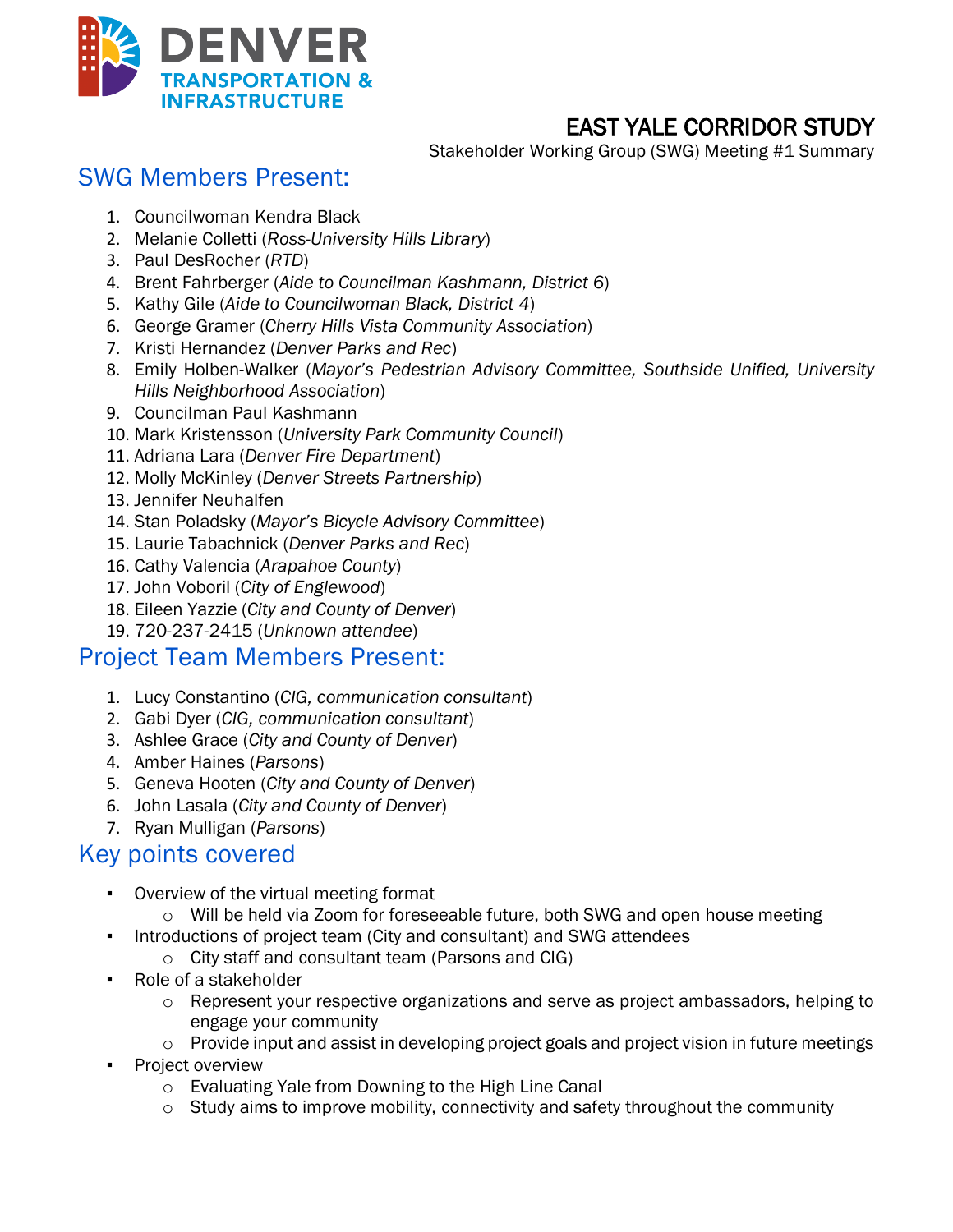

- $\circ$  Study will identify, prioritize, and conceptually design improvements to help people move safety along the corridor
- o Study will continue through the end of the year
- o Existing conditions effort underway, followed by technical analysis, conceptual design and the final report
- $\circ$  Five SWG meetings, two public open houses, and up to four pop-up events will be held (exact format TBD)
- Project considerations
	- $\circ$  Mobility infrastructure including sidewalks, signal timing, lane widths, safety, transit access and bike facilities
- **Existing conditions summary** 
	- o Land use dominated by single-family residential
	- o Main cross streets include Downing, University, Colorado, and I-25
	- $\circ$  Important multimodal connections at bike corridors, McWilliams Park, Harvard Gulch and the High Line Canal
	- o Sidewalk widths and crossing Yale are a concern
	- o Multiple bus routes cross the corridor, and the E,F, and H light rail lines serve the Yale **Station**
	- o Turning movements collected at 10 locations, eight intersections
	- o Speed measured at three locations
	- $\circ$  City is closely monitoring safety concerns, concentration of accidents at Colorado/I-25 intersections
	- o Parking is utilized sparingly (less than 1% Monday-Saturday, 10% on Sunday mornings)
- **•** Stakeholder survey results
	- o Access to transit and width of existing sidewalks/missing segments are main concerns
	- o Parking, bike facilities and travel lane widths concerns as well
- Next steps
	- o Public open house on April 29, 6-7 p.m.
	- o Next SWG planned for early June (date TBD)
	- o Existing conditions draft under development

## Q&A

- 1. Q: Will you be sending out a copy of these slides? (*Cathy Valencia*)
	- o A: Slides will be sent out to the SWG list as a PDF
- 2. Q: Is Yale included in Denver's lift of bond measure improvements? (*Paul DesRocher*) o A: Yes
- 3. Q: Why is the study not extended to Broadway? (*John Voboril*)
	- o A: Funding, city boundaries, and the desire to focus on the Yale corridor (*Geneva Hooten*)
	- o A: Yale is in Englewood from Downing to Broadway (*Councilwoman Black*)
- 4. Q: There is a light at Dahlia and Yale (*Stan Poladsky*)
	- o A: Noted. We will make sure to add that for future presentations
- 5. Q: Were you going to discuss the incident at Holly and Yale? (*Stan Poladsky*)
	- o A: Woman on NW corner of intersection was hit by vehicle, most likely sideswiped, between 12-12:30PM
- 6. Q: A signal at Yale and Yale Circle will be constructed this summer which will help with access to Yale Station (*Councilwoman Kendra Black*)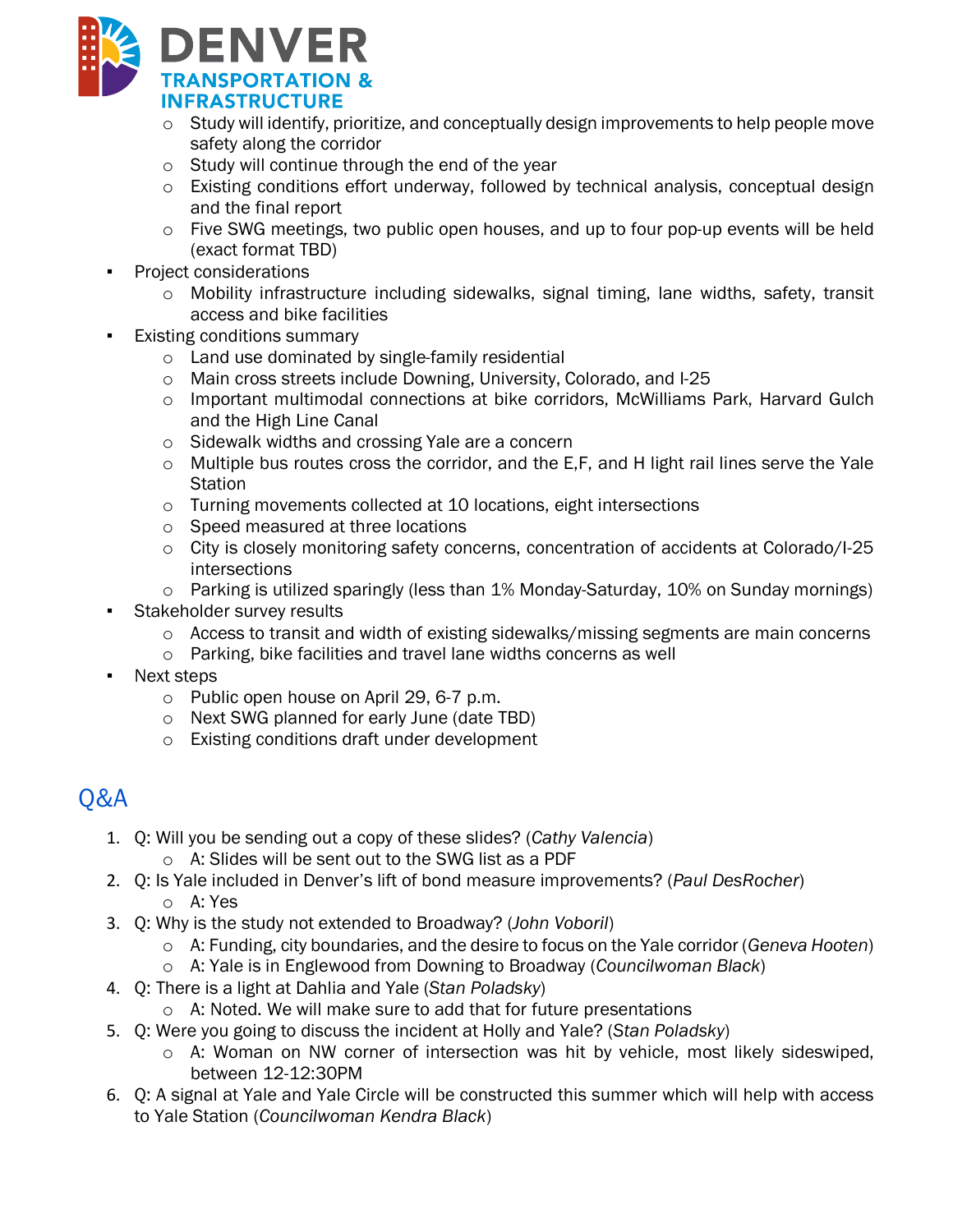

o A: That project will be highlighted at the open house.

- 7. Q: Can you describe the format for the open house on the 29th? (*Councilwoman Kendra Black*)
	- o A: We will use Zoom and live broadcast it to YouTube. Meeting will be an hour long. Project team will try to make the meeting as interactive as possible. Meeting will be posted after for those unable to attend.
- 8. Q: Will there be a way for people to email their feedback if they only watch on YouTube? (*Councilwoman Kendra Black*)
	- o A: Project team is looking into polling solutions and attendees will be able to email Geneva or the project email.
- 9. Q: How much of the plan has funding to be implemented? If not the entire amount, will it be phased? *(Adrianna Lara)*
	- o A: Study can be leveraged for future funding opportunities. Study will help follow-on infrastructure elements be more successful in pursuing capital improvement and small win dollars and leverage larger asks with partner agencies or funding cycles. No funding is currently guaranteed beyond the money identified through the Denver bond program (*Geneva Hooten*)
	- $\circ$  A: It's easier to pursue funding for elements that have been identified through studies like this. We know there are needs and issues but no data-driven study, public outreach, or formal effort otherwise to identify what those future improvements can or should be. If it is known what they are and how much they may cost, it's much easier to chase those dollars. (*Ryan Mulligan*)
- 10. Q: is Firefly Autism school at Holly and Yale, not enough land there and a very dangerous intersection. Are there any opportunities to expand? (*Emily Holben)*
	- $\circ$  Yale/Holly intersection has funding through two bond projects, one is with Arapahoe County. We are going to work hard to improve that intersection. *(Ashlee Grace)*

## ACTION ITEMS

- 1. Add Stuart Anderson from Transportation Solutions to the SWG (*Project team*)
- 2. Inform networks about the upcoming public open house on 4/29 (*SWG and project team*)
- 3. Include traffic signal at Yale and Dahlia in future map and corridor evaluation efforts (*Project team*)

### MEETING COLLATERAL

- Meeting presentation (*attached*)
- Meeting recording available: https://www.dropbox.com/sh/xi3j30uupadl051/AACeFfd7aWqDpyZ9npN0OIXa/SWG%204.6.20?dl=0&subfolder\_nav\_tracking=1
- Chat transcript (*attached*)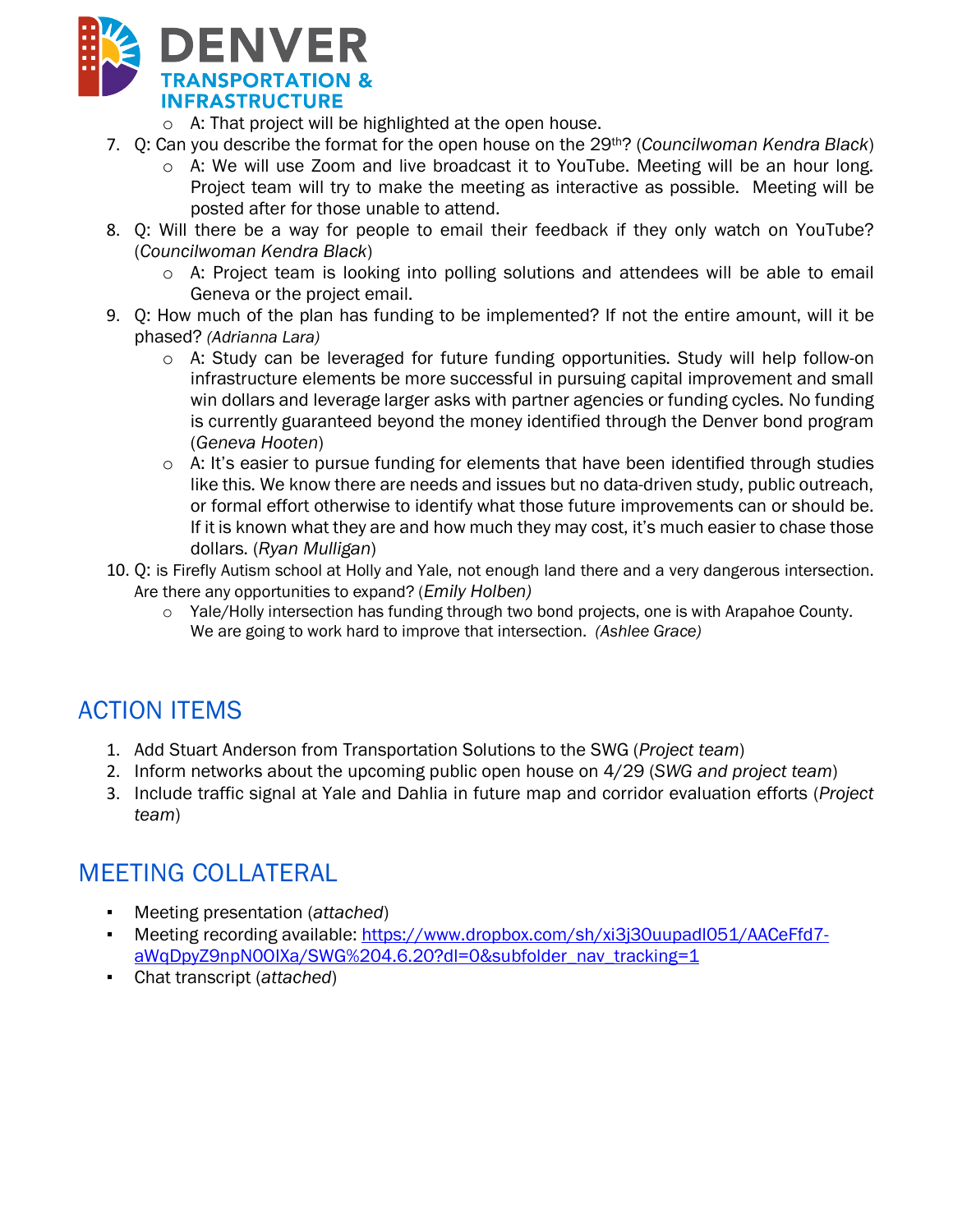



### EAST YALE AVENUE MULTIMODAL CORRIDOR STUDY

Stakeholder Working Group (SWG) Meeting #2 Summary June 8, 2020 - 1:00-2:30 PM

### Purpose:

- To highlight key findings from SWG meeting #1 and the first project Open House, and verify what we have identified as the key themes/goals are correct
- Continue to gather feedback from key stakeholders on project vision and concerns they have or have heard about the corridor
- To engage key project stakeholders early on in the project when input is critical and throughout the life of the project

### Key Points Covered:

- **Study process and timeline**
- Open house summary

Vision statement and goals to guide everyone through recommendations and final plan development Work through draft vision and goals statements

- Draft vision statement
- **Goals/structure of Zoom breakout sessions** 
	- o Improving safety<br>o Building connection
	- **Building connections**
	- o Creating a multimodal network
- Proposed project focus areas
	- o North-south connections throughout the corridor
		- o McWilliams Park
		- o Yale/Colorado intersection
		- o Yale Station
		- o Yale Station to High Line Canal
		- o Yale Way

### Breakout Session Notes – Common Themes

Attendees were randomly assigned to a breakout room where they focused on one of the three main topics – improving safety, building connections and creating a multimodal network. Breakout room facilitators (project representatives) then rotated to each breakout room to ensure input was gathered from everyone regarding each topic.

#### Breakout Room #1: Improving Safety

- **Sidewalks** 
	- o Concerns with sidewalk gaps and inconsistent widths, especially east of Colorado Boulevard
	- o McWilliams is getting a renovated playground this year
		- Look into adding sidewalks along the park and expand the scope
		- Community members are trying to walk to McWilliams across Harvard Gulch in bike lane with little kids – because there is no connection from Fillmore to McWilliams Park
- **Connections** 
	- o No safe way to cross Yale to get to the park, library or light rail station
- Biking
	- o Shared car/bike spaces can be scary for people biking<br>
	o Concerns with lack of north/south routes
	- Concerns with lack of north/south routes
	- o Would like to see public right of way redistributed for bikeways and or walkways -- especially between Colorado Boulevard and the west side of I-25 and between I-25 to Dahlia along Yale
	- o No safe way to cross Yale to get to the park or library from the gap between Colorado Boulevard and King Soopers
- Intersections
	- o Yale/Colorado intersection: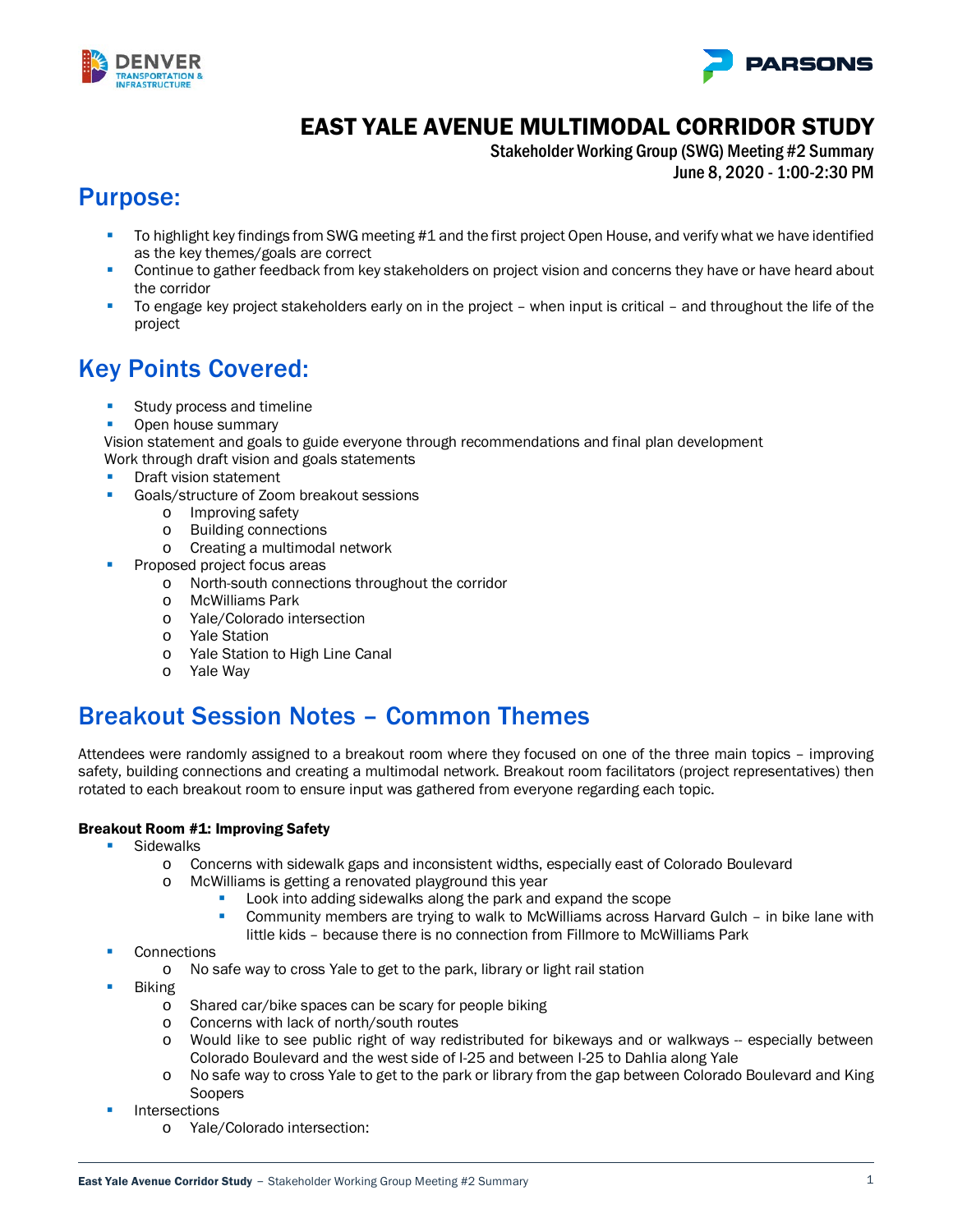



- **Confusing to figure out how to connect from one side to the other**
- **Concerns with people biking cutting through the parking lot because it is not cycle-friendly and** does not connect well with the streets surrounding. May need better wayfinding
- **Concerns with access into shopping center**
- o The free right turns make it challenging to cross intersections by foot
- o Concerns with Madison and St. Paul intersection, west of Colorado Boulevard, where there have been serious crashes
- o Difficult turn from where Cherry Street comes into Yale
- Other safety concerns
	- o St. Anne's school pedestrian and vehicle traffic

#### Breakout Room #2: Building Connections

- Connections
	- o Pedestrians should have sufficient sidewalks
	- o Funding for Harvard Gulch and High Line Canal crossings exists
	- o Safer pedestrian crossing/connections to commercial development at Colorado/Yale
	- o Connection of Harvard Gulch at YMCA
	- o Improve pedestrian connections to Yale RTD Light Rail Station
	- o Formalize informal trail connections; for instance, at Jackson St., an informal trail connects through a parking lot
	- o Improve pedestrian connection along Yale between Dahlia and I-25
	- o People walking and biking are intimidated by crossing at Yale/Colorado; many instead use Amherst to cross Colorado although it isn't ideal
	- o There are too many access driveways along Colorado Blvd

#### Breakout Room #3: Creating a Multimodal Network

- Safety
	- o The goal statement should include a safety element
		- Include specifics on safety for those biking and walking from east to west
	- o Many people don't feel safe on the corridor and there is limited space along the corridor. How can we expand to provide more room and safety?
	- o Colorado/Yale is the most challenging intersection and should be high priority for safety
	- o Improve safety on the existing bus network
- **Connections** 
	- o Coordinate with Parks to improve connections
	- o Look at informal connections, such as Harvard Gulch, and make them more formal connections on Yale Station access
	- High emphasis on Yale Station access
- Challenge will be the high cost of improving the Yale Station connection
- **Crossings** 
	- o Arapahoe County is concerned with and wants to prioritize improving the Yale and Holly crossing
	- o Crossing around Cherry Street
- Sidewalks between the traffic light at Dahlia and King Soopers are not comfortable
	- o Desire more comfortable crossings
- Public transportation
	- o Many bus stops lack shelters west of Colorado

Public transportation is a high priority in many communities, especially bus routes

- Many depend on RTD services (University Hills and University Hills North)
	- o Consider which RTD lines have been removed/added and for what reasons
- Contact board members if certain routes are desired to bring back
- Which transit stops can we focus on enhancing? Research stops with the highest level of riders
	- o The RTD 27 bus line was eliminated recently (before COVID)

### Coming Back Together

After the breakout rooms, everyone regrouped to discuss key findings, and project representatives opened it up for more questions. Here were some additional comments: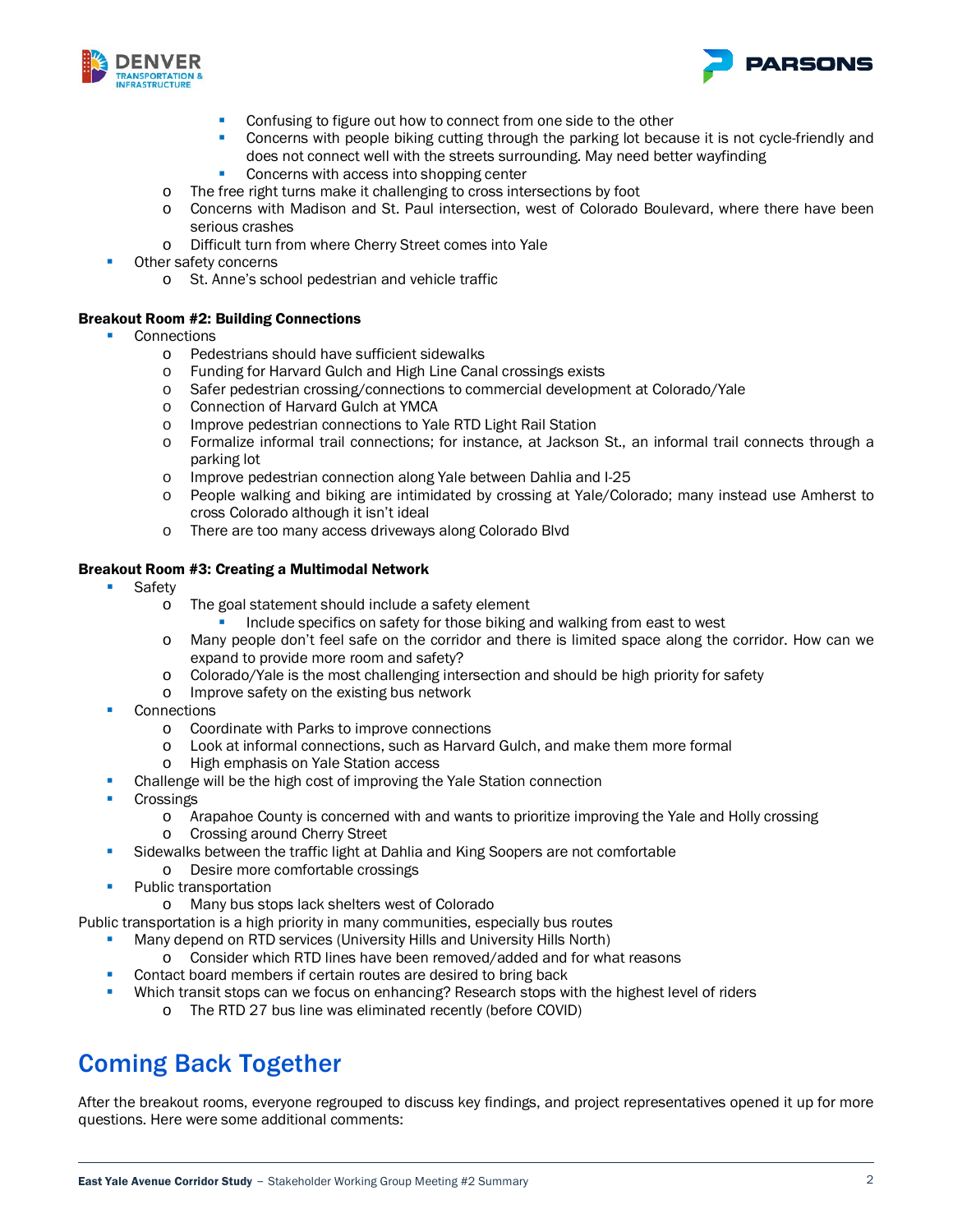



- A lot of people try to walk from the north side of Yale to the Yale RTD Light Rail Station. There are no safe sidewalks on the northside until you reach Dahlia.
- "Low stress" in the vision statement is not clear but otherwise in agreeance with the vision statement
- When to the project team refers to "corridor," we should be clear that this includes trails and streets adjacent to Yale also
- Ensure concerns on the eastern portion of the project are also factored in

### Meeting Materials

- [Meeting presentation](https://www.dropbox.com/s/0diw50vvujzh6xr/Yale%20Goals%20Pre-Review_060820_VF.pdf?dl=0)
- **Meeting recording available:** <https://www.dropbox.com/s/kfcc95747950l8h/SWG%20%232%206.8.20%20trim.mp4?dl=0>

### SWG Members Present:

- 1. Councilman Paul Kashmann (*City and County of Denver*)
- 2. Melanie Colletti (*Ross-University Hills Library*)
- 3. Paul DesRocher (*RTD*)
- 4. Kathy Gile (*Aide to Councilwoman Black, District 4*)
- 5. George Gramer (*Cherry Hills Vista Community Association*)
- 6. Kristi Hernandez (*Denver Parks and Rec*)
- 7. Emily Holben-Walker (*Mayor's Pedestrian Advisory Committee, Southside Unified, University Hills Neighborhood Association*)
- 8. Adriana Lara (*Denver Fire Department*)
- 9. Stan Poladsky (*Mayor's Bicycle Advisory Committee*)
- 10. Laurie Tabachnick (*Denver Parks and Rec*)
- 11. Cathy Valencia (*Arapahoe County*)
- 12. Stuart Anderson (*Transportation Solutions)*
- 13. Tom Schafer (*South Jackson Street Neighborhood Association*)
- 14. Lisa (*Unknown attendee*)
- 15. Alberto Paez (*Denver Fire Department*)
- 16. Liz Davis (*University Hills North Community*)
- 17. Paul Bloede (*Resident*)
- 18. 720-913-3448 (*Unknown attendee*)

### Project Team Members Present:

- Ashlee Grace (*City and County of Denver*)
- Geneva Hooten (*City and County of Denver*)
- John Lasala (*City and County of Denver*)
- Edson Ibanez (*City and County of Denver*)
- Ryan Mulligan (*Parsons*)
- Amber Haines (*Parsons*)
- Lucy Constantino (*CIG, communication consultant*)
- Gabi Dyer (*CIG, communication consultant*)
- Morgan Marion (*CIG, communication consultant)*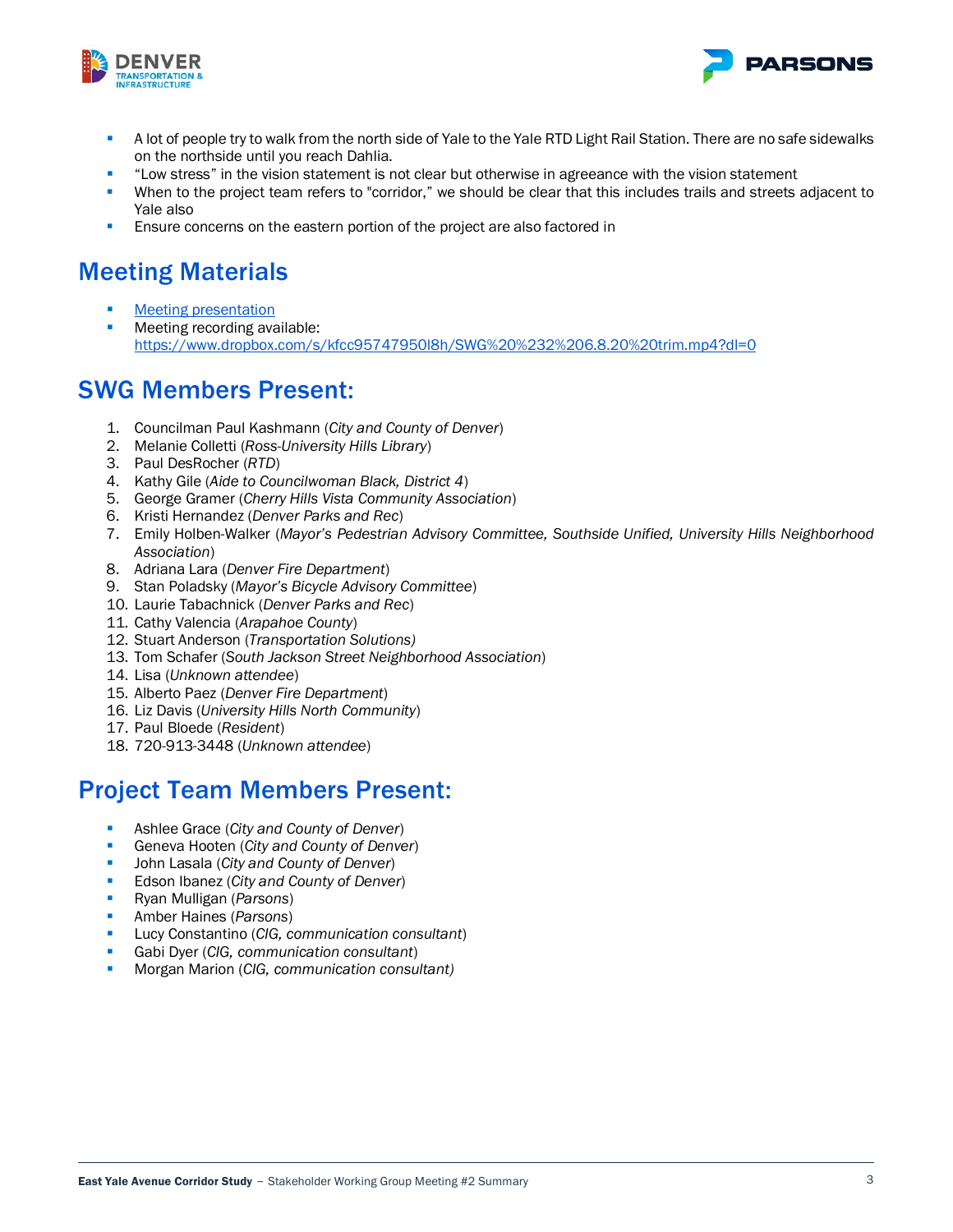

### EAST YALE AVENUE CORRIDOR STUDY

Stakeholder Working Group (SWG) Meeting #3 Summary July 27, 2020, 1 – 3 p.m.

## Key Points Covered

- Project vision statement and goals
	- Vision statement: The East Yale Avenue corridor will serve neighborhoods and connect people, places, and services through a safe and efficient transportation network.
	- Safety goal: Create an environment where everyone feels they can move safely, no matter their mode of travel, and prevent serious injuries and fatalities through corridor-wide infrastructure improvements (including adjacent trails and streets).
	- Building connections goal: Create safe and convenient connections and improve access along the East Yale Avenue corridor where people can easily get to where they want to go.
	- Multimodal network goal: Create an equitable and connected multimodal network to move more people by walking, biking, and taking transit as part of their everyday lives.
- Survey results (status as of July 27)
- Draft recommendations
	- Developed based on input from
		- SWG meetings
		- Public open house
		- Emails to the project team
		- Forthcoming: recommendations from existing plans and studies
- Curb ramp reconstruction
- Next steps
	- Project activities (timeline and interactive corridor map)
	- Call to action
	- Public outreach Open House set for Sept. 17, 5:30-7 p.m.
	- Next SWG meeting September (date TBD)

### Questions and Feedback Based on Focus Areas

#### North-South Connections (corridor-wide)

*Feedback:* 

- 1. Corridor-wide infrastructure improvements seem great. (*Chessy Brady*)
- 2. It seems like the project team is taking suggestions, moving forward with them and enhancing other things that haven't been mentioned. I am happy about the direction the project is going in. (*Stan Poladsky*)
- 3. Last time we talked, we discussed the east intersection before Colorado Boulevard (where Chase Bank is), that connects the shopping destinations and farmers market to the south University Hills community. Didn't see it on the focus area north-south connections map (might be the private road on the map?) – is that missing?
	- o Wants better pedestrian and biking safety and connectivity. There is a lot of space there due to the turning lanes and regular driving lanes. Drivers aren't looking at the signal and paying attention to pedestrians as they enter the larger Colorado Boulevard intersection. Are curb extensions or a median there possible, for pedestrian or bike crossing to be safe? Something similar to a pedestrian refuge? (*Emily Walker*)
	- o Agreed, it's confusing and pedestrian refuge could be a good way to solve it. (*Stan Poladsky)*

#### *Questions:*

- 1. Q: Concerns regarding crossing at York Street (St. Anne's school), currently police have to be present to assist with the crossing. What will be done for that crossing? A: This crossing is being evaluated.
- 2. Q: At the LRT Station, there is a sidewalk gap on Yale Circle between community apartments. When you talk about the missing gaps, is that included there?

A: Yes, Yale Avenue up through to the station itself, looking at functionality, circulation to get pedestrians/bikers/motorists to the station. That's why we're coordinating with RTD. A concurrent study is also happening at the station. (Amber Haines)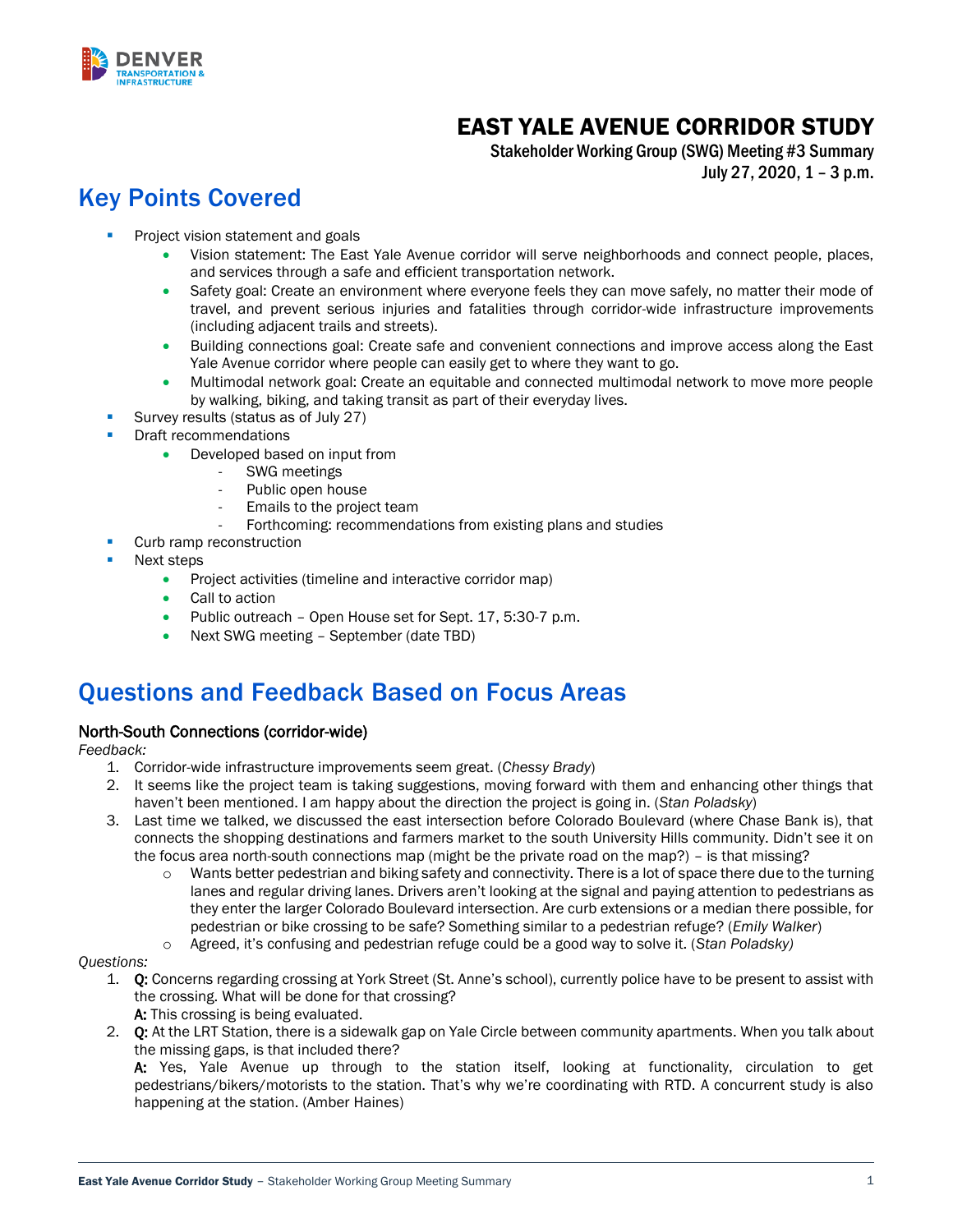

3. Q: Regarding vehicle counts, did the COVID shutdowns impact these numbers? (*Emily Walker*) A: No, because data was collected before the shutdown, mid-January. (*Ryan Mulligan*)

#### McWilliams Park

*Feedback:* 

- *1.* McWilliams Park focus area looks good. (*Laurie Tabachnick*)
	- $\circ$  Agree with Laurie. Columbine Street crossing is weird. Markings and signage to identify the crossing would be beneficial. (*Jason Coffey*)
	- o Access to the park from the north isn't on the map. Pedestrians fave to cut through here and can't cross Yale in the morning without a signal, and it is the only way to get across the park. Have to be funneled down to the Fillmore Street crossing to be safe. There's a bridge to a path along someone's fence that slopes down to the gulch but that's an odd way to route. Geneva will circle back with her for more info. (*Kathy Gile*)
	- No additional gulch crossings have been discussed. Gulch is a north-south travel barrier. Not a lot of internal walks within the park so that would be an issue, getting people to a bridge. Ashlee said she'll follow up with him. (*Jason Coffey)*
	- Wayfinding, signage would be beneficial. You can get stuck in the park if you don't know where you're going. (*Stan Poladsky*)

#### Colorado/Yale

*Feedback:* 

- 1. Arrow from northbound Colorado Boulevard to westbound Yale Avenue is an outstanding improvement. There should be one beyond Yale Avenue at U.S. Bank intersection – southbound currently has an arrow but northbound does not. (*George Gramer*)
- 2. Looking at the models is really important here, you have to keep the vehicles moving through here. Stacking on eastbound Yale in the mornings is crazy, and is uncomfortable for pedestrians. Need to balance keeping traffic moving with allowing pedestrians to safely cross. (*Chessy Brady*)

*Questions:* 

- 1. Q: What's the connection to Amherst Avenue? (*Stan Poladsky*)
	- A: We're looking into adding a formalized bikeway east-west to provide a connection south of Yale Ave, and will explore a logical connection on Yale itself. (Geneva Hooten)

#### Yale Station

*Questions:* 

1. Q: Are there general guidelines/plans that we follow for in and around light rail stations and bus stops? There is a need for improved lighting in and around the light rail station and bus stops. (*Emily Walker*) A: We are not aware of any overarching lighting recommendations plan. (*Geneva Hooten*)

#### Yale Station to the High Line Canal

*Feedback:* 

- 1. If you're traveling eastbound on Yale Avenue and just at Glencoe Street, if you go south on that and over to Grape, that will connect to a ramp that goes to the High Line Canal as an alternative to the whole intersection there. I use that to avoid the Yale Avenue/I-25 intersection. (*Stan Poladsky*)
	- a. Recommendation will be explored by the project team.

#### *Questions:*

- 1. Q: Are there any ideas for stairs/ramps in this location? (*Emily Walker*)
	- A: Longer-term vision is to make this stretch/crossing feel safer for people to minimize the social path use. ADA accessibility will also be factored in. The team will coordinate with the Arapahoe County contacts. (Geneva Hooten/Amber Haines)

### Action Items

1. Geneva Hooten to follow up with more information for Kathy Gile on access to McWilliams Park from the north.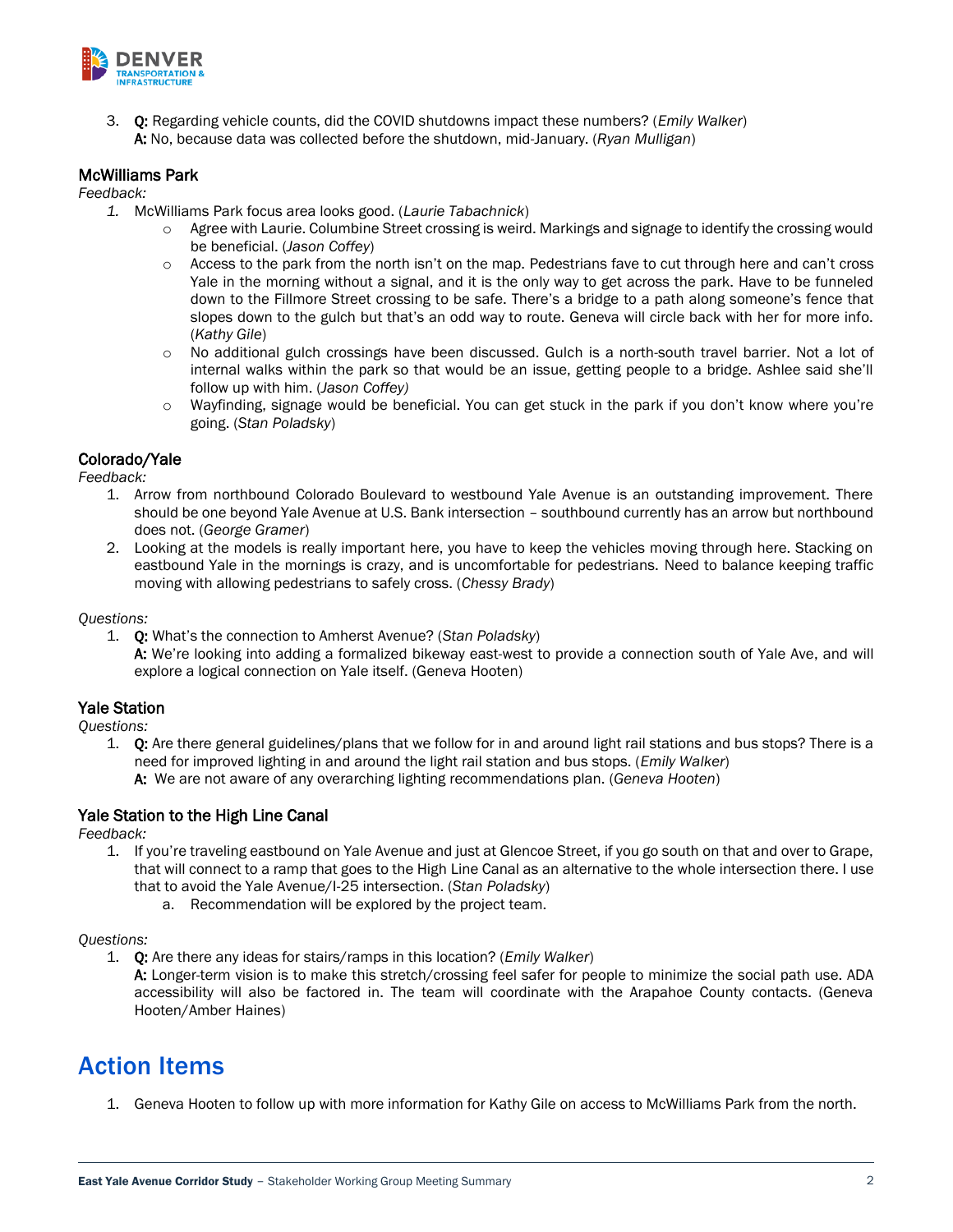

- 2. Ashlee Grace to follow up with more information for Jason Coffey about additional gulch crossings in McWilliams Park.
- 3. Revise recommendations in preparation for Open House #2 (project team).
- 4. Meet with CDOT and RTD (project team).
- 5. Coordinate recommendations regarding curb ramps (project team).

### Meeting Collateral

- Meeting presentation (*attached*)
- Meeting recording available: [https://www.dropbox.com/s/jqihuo8nb1k7xfd/SWG%203\\_7.27.20%20edit.mp4?dl=0](https://www.dropbox.com/s/jqihuo8nb1k7xfd/SWG%203_7.27.20%20edit.mp4?dl=0)
- Chat transcript (*attached*)

### SWG Members Present:

- 1. Melanie Colletti (*Ross-University Hills Library*)
- 2. Jordan Rudel (*CDOT*)
- 3. Jessica Vargas (*Denver Streets Partnership*)
- 4. Brent Fahrberger (*Aide to Councilman Kashmann, District 6*)
- 5. Kathy Gile (*Aide to Councilwoman Black, District 4*)
- 6. George Gramer (*Cherry Hills Vista Community Association*)
- 7. Jason Coffey (*Denver Parks and Rec Trails Planner*)
- 8. Stuart Anderson (*Transportation Solutions*)
- 9. Chessy Brady (*RTD*)
- 10. Emily Holben-Walker (*Mayor's Pedestrian Advisory Committee, Southside Unified, University Hills Neighborhood Association*)
- 11. Councilman Paul Kashmann
- 12. Adriana Lara (*Denver Fire Department*)
- 13. Jennifer Neuhalfen (*University Hills North Community)*
- 14. Stan Poladsky (*Mayor's Bicycle Advisory Committee*)
- 15. Laurie Tabachnick (*Denver Parks and Rec*)
- 16. Cathy Valencia (*Arapahoe County*)
- 17. John Voboril (*City of Englewood*)
- 18. Peter Sokol-Hessner
- 19. 720-913-3448 (*Unknown attendee*)

### Project Team Members Present:

- 1. *Ashlee Grace (City and County of Denver)*
- 2. *Geneva Hooten (City and County of Denver)*
- 3. *John Lasala (City and County of Denver)*
- 4. *Ryan Mulligan (Parsons)*
- 5. *Amber Haines (Parsons)*
- 6. *Lucy Constantino (CIG, communication consultant)*
- 7. *Gabi Johnson (CIG, communication consultant)*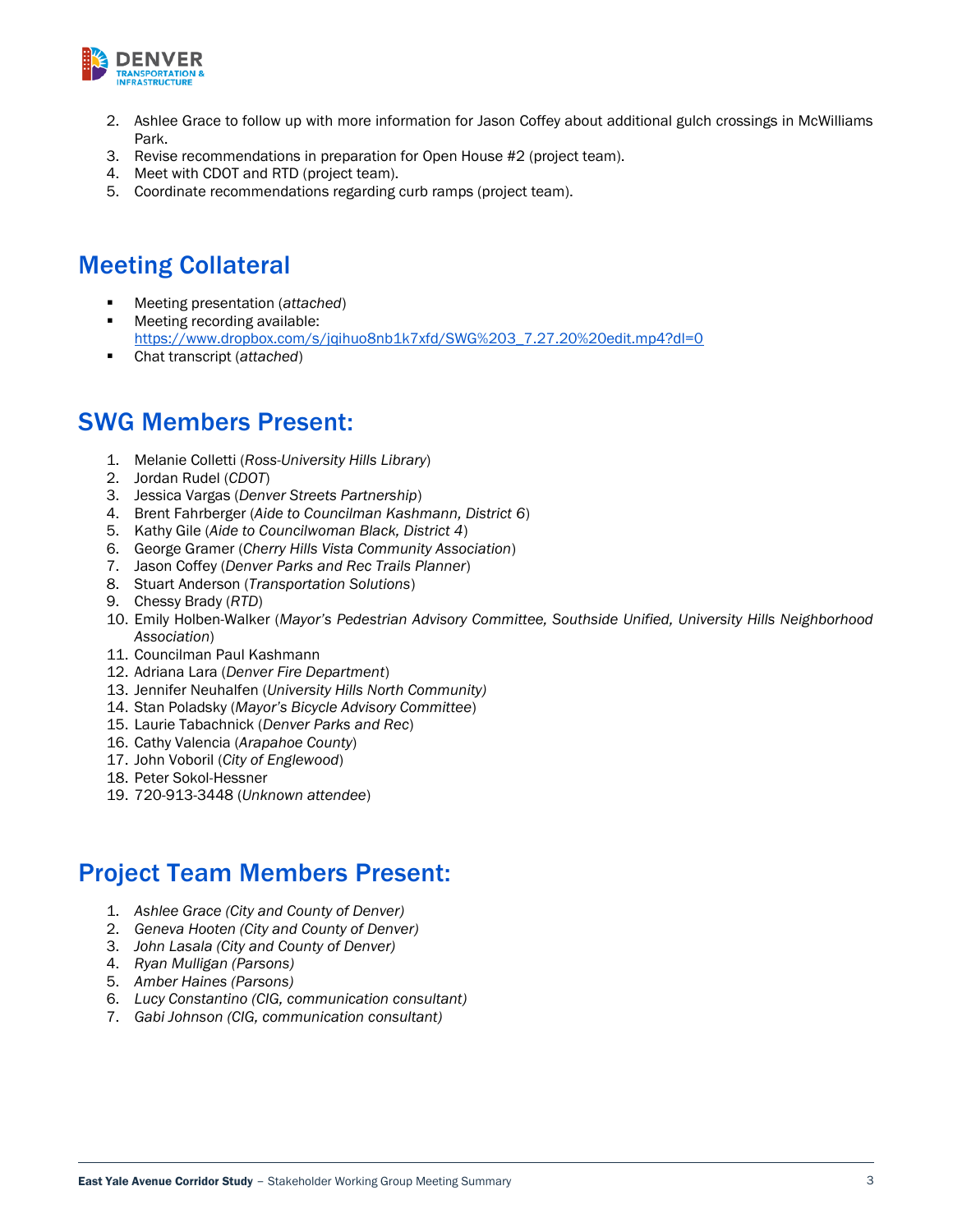

### EAST YALE CORRIDOR STUDY

Stakeholder Working Group (SWG) Meeting #4 Summary 1 – 2:30 p.m., Nov. 9, 2020

### SWG Members Present:

- 1. Melanie Colletti (*Ross-University Hills Library*)
- 2. Jessica Vargas (*Denver Streets Partnership*)
- 3. Brent Fahrberger (*Aide to Councilman Kashmann, District 6*)
- 4. Kathy Gile (*Aide to Councilwoman Black, District 4*)
- 5. George Gramer (*Cherry Hills Vista Community Association*)
- 6. Stuart Anderson (*Transportation Solutions*)
- 7. Emily Holben-Walker (*Mayor's Pedestrian Advisory Committee, Southside Unified, University Hills Neighborhood Association*)
- 8. Councilman Paul Kashmann
- 9. Jennifer Neuhalfen (*University Hills North Community)*
- 10. Stan Poladsky (*Mayor's Bicycle Advisory Committee*)
- 11. Laurie Tabachnick (*Denver Parks and Rec*)
- 12. Cathy Valencia (*Arapahoe County*)
- 13. John Voboril (*City of Englewood*)
- 14. Peter Sokol-Hessner
- 15. Kathy Gile (Councilwoman Black's office)
- 16. Paul DeRocher (RTD)

### Project Team Members Present:

- 1. Ashlee Grace (*City and County of Denver*)
- 2. Geneva Hooten (*City and County of Denver*)
- 3. John Lasala (*City and County of Denver*)
- 4. Ryan Mulligan (*Parsons*)
- 5. Amber Haines (*Parsons*)
- 6. Gabi Johnson (*CIG, communication consultant*)

### Key points covered (see slide deck for more detailed information)

- Project timeline
- Interactive map feedback
	- **Evaluation criteria**
- Next steps
	- o VISSIM traffic modeling
	- o Study Issuance and Post-Study:
		- Draft report for public review and comment– January 2021
		- Final SWG meeting January 2021 (gather feedback on final report)
		- Funding search for funding sources for top priorities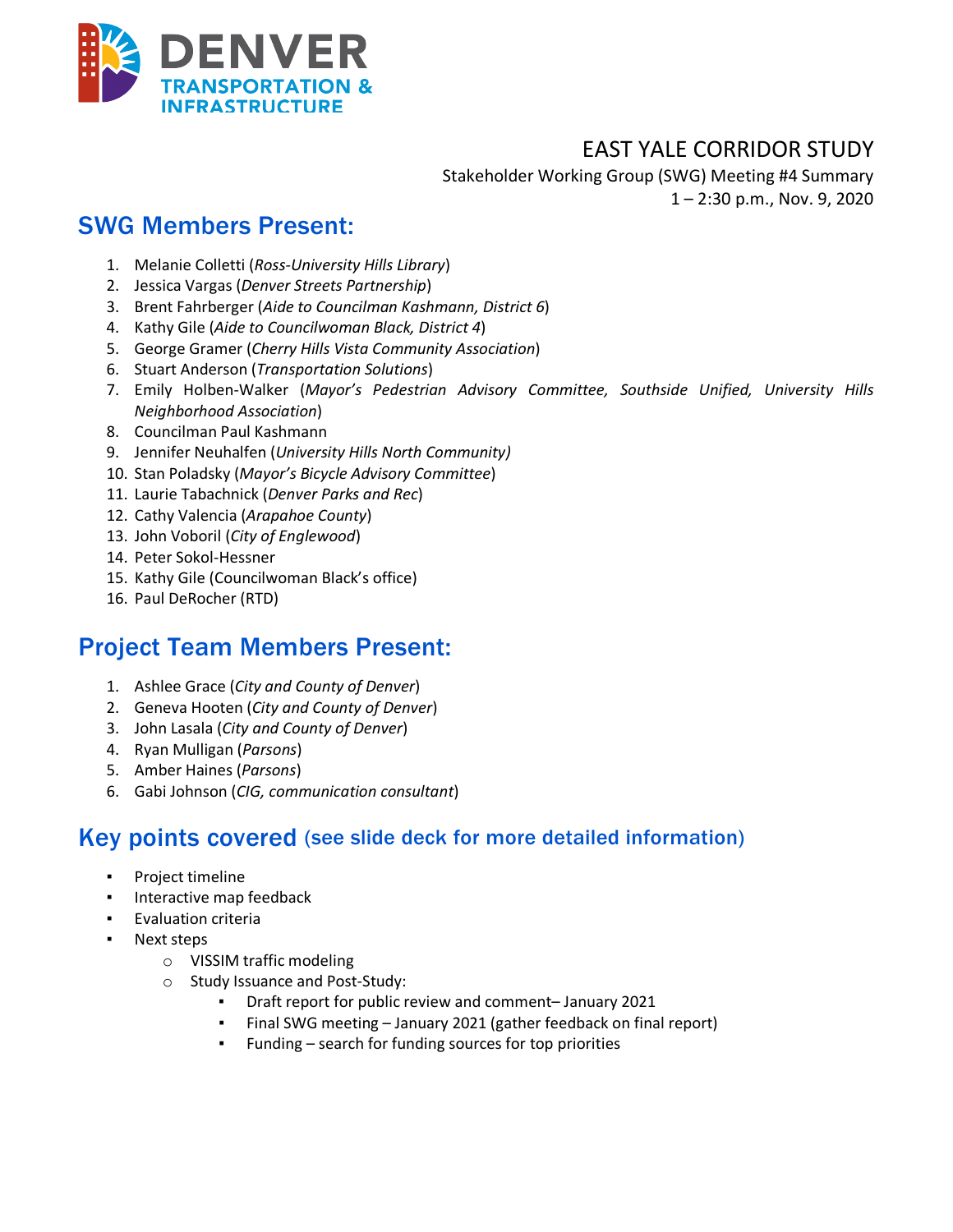

### Questions and Feedback

### *General:*

- 1. Stan asked if the project team saw any comments that were unreasonable or surprising.
	- a. Ryan: Overall, no. The only surprising thing was the fact that a bulk of the comments were not focused on Colorado Boulevard and Yale Avenue, many were focused on the curve at Yale Way. In addition, there seemed to be a balance of comments around multimodal travel – some comments were more focused on vehicular travel while others were more focused on pedestrian/bike access.

#### *Yale Station:*

- 1. Stuart Anderson: Mentioned the Yale mobility group just recently met. They are currently working with developers of the tennis courts near the light rail station to see if changes to access in/out of the station can be made safely.
- 2. Emily Walker: Asked about pedestrian and bike safety near the Yale Station is this still a recommendation that will be captured in the final report?
	- a. Ryan: The intersection improvements at Yale & Hudson is an all-encompassing recommendation for bike and pedestrian improvements corridor-wide. No decisions on exact locations have been determined yet.
- 3. Paul DeRocher: In terms of comments related to lighting around the Yale station, RTD would be responsible for lighting and pick up/drop off at Yale Station. Some recommendations around the Yale Station could be bolstered from RTD planning processes. The project team will make a special note of those recommendations and then Paul can report out on these and try to determine a path forward.
- 4. Jennifer Neuhalfen: Concerns with access into the light rail station off of Vassar Street. This could encourage on-street parking and inhibit access for emergency service vehicles. In addition, the neighborhood would be against increased car traffic on Vassar Street since there are a lot of children who play on that street and several dead ends. Stuart mentioned Vassar Street would be used for pedestrians and bikers only, not as a vehicle access point.

#### *Drainage:*

- 1. Emily Walker: Surface flooding and storm events are an issue around the Yale station and feels this issue was not addressed in a recent City project. Flooding issues are instead moving to a different part of the neighborhood, i.e. residents on Cherry Street.
	- a. Ashlee mentioned that the City is focused on a "One Build" process where the City coordinates with different disciplines to gain efficiencies and address needs. Therefore, as part of the planning process, the City will bring in storm water counterparts to discuss future storm water improvements on Yale and how that can tie into future construction. The project team will note this in the final report.

#### *Sidewalks:*

- 1. Cathy Valencia: Reviewed plans from 2014 proposed sidewalk improvements east of project limits and is wondering if we can we include those improvements as part of this project?
	- a. Geneva will follow up with Cathy offline.

#### *Bike Lanes:*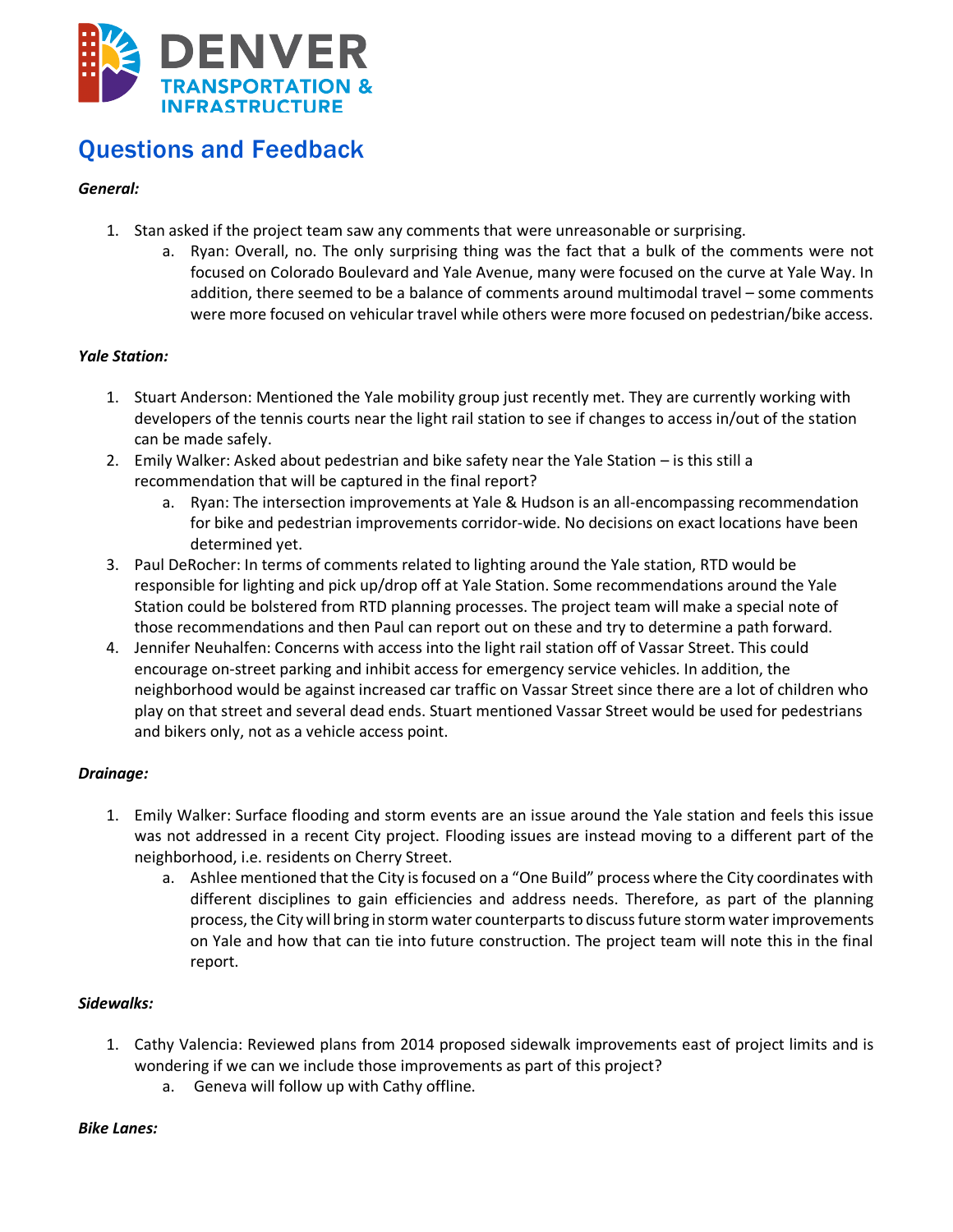

- 1. Kathy Gile: With Amherst and Yale bike lanes, there were comments on improving safety and signage on Yale. Will the final report address both streets as a bike lane?
	- a. Yale Way recommendations for improving the reduced line of sight in roadway curve, speed calming measures through the curve and improvements to the bike lane through the curve: we received the most comments on those and we evaluated all of them. For Amherst on either side of Colorado, we do not have data for that. This will need to be part of future analysis/data.

#### *Pedestrian Access:*

- 1. Jennifer Neuhalfen: Asked about ADA ramps at Cherry and Yale.
	- a. The ADA ramps will come into play as we evaluate the crossing improvement recommendations at Yale and S Cherry St/S Brook Dr.
- 2. Emily Walker: For people to get from the east to the west side of I-25, an underpass is going to be a dangerous option and would prefer a bridge.
	- a. Geneva: The desire for a bridge over Colorado and Yale was an original request but based on analysis we have done, a pedestrian bridge over I-25 is not good recommendation because of advanced capital cost. Our recommendations focused on things that did not require acquiring additional Right of Way. We can recognize there are issues accessing the light rail station and pedestrian/bike access is not ideal, but rather than push a pedestrian bridge forward as a recommendation through our study, we will continue to emphasize pedestrian connections under I-25.
	- b. Nov. 10 will be the first Southeast Mobility Study open house meeting and this pedestrian bridge will be a discussion topic.
- 3. Jenny: The light at South Claremont Drive just east of King Soopers serves one purpose, to slow down traffic on Yale. For pedestrians to use that crosswalk, either coming or going to north side, that sidewalk is unsafe. Why can't we get rid of that light and add lights on either side of Yale?
	- a. Geneva: The City is reluctant to take signals out or add additional ones because it can be very costly and there are specifications for where signal can be. This signal in particular is providing a key movement for drivers to make a left turn there. Improving pedestrian access at Brooks and Cherry Street was one of our recommendations so we are looking into that. The team recognizes that the sidewalk on the north side of Yale, west of Claremont, is unsafe so this would fall under the recommendation of standardizing widening of sidewalk widths throughout the corridor.
- 4. Stan: What is the criteria for adding pedestrian signals?
	- a. Geneva: We look at the distance from other crossings. If it's within 300 feet, we can't add a signal. We also look at existing pedestrian demand (how many are currently trying to cross). We are not looking at new crossings as part of this study, more so improvements to existing crossings.

#### **High Line Canal:**

- 1. Emily Walker: What is your team recommending for crossing at High Line Canal when it gets close to Holly?
	- a. Ashlee: There has been a whole High Line Canal connections study carried out by FHU, Denver, and Arapahoe county. Two recommendations came out of this: an underpass and a pedestrian bridge. The City looking at feasibility of an underpass (given groundwater conditions, etc.).

#### **Evaluation Criteria & Next Steps:**

- 1. Paul: For all of those criteria, is there weighting approach to it?
	- a. There is not a weighting currently identified, but we may make tweaks as needed.